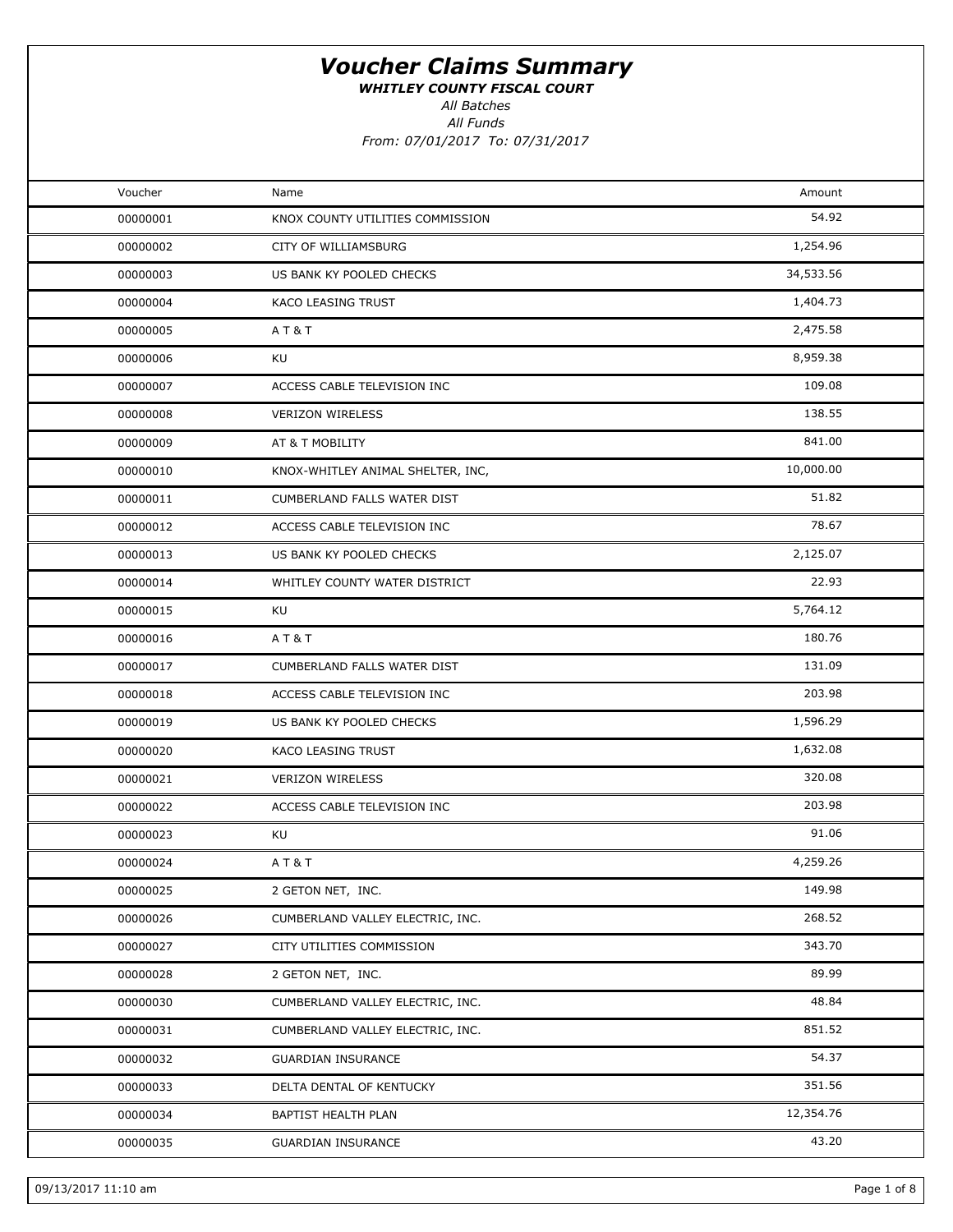WHITLEY COUNTY FISCAL COURT

All Batches

All Funds

| Voucher  | Name                                   | Amount    |  |
|----------|----------------------------------------|-----------|--|
| 00000036 | DELTA DENTAL OF KENTUCKY               | 239.70    |  |
| 00000037 | BAPTIST HEALTH PLAN                    | 10,108.44 |  |
| 00000038 | <b>GUARDIAN INSURANCE</b>              | 26.73     |  |
| 00000039 | DELTA DENTAL OF KENTUCKY               | 383.52    |  |
| 00000040 | BAPTIST HEALTH PLAN                    | 16,847.40 |  |
| 00000041 | <b>GUARDIAN INSURANCE</b>              | 41.73     |  |
| 00000042 | DELTA DENTAL OF KENTUCKY               | 383.52    |  |
| 00000043 | BAPTIST HEALTH PLAN                    | 13,477.92 |  |
| 00000044 | <b>GUARDIAN INSURANCE</b>              | 3.97      |  |
| 00000045 | DELTA DENTAL OF KENTUCKY               | 31.96     |  |
| 00000046 | BAPTIST HEALTH PLAN                    | 1,123.16  |  |
| 00000047 | <b>GUARDIAN INSURANCE</b>              | 24.00     |  |
| 00000048 | DELTA DENTAL OF KENTUCKY               | 159.80    |  |
| 00000049 | BAPTIST HEALTH PLAN                    | 5,615.80  |  |
| 00000050 | WHITLEY COUNTY FISCAL COURT            | 168.12    |  |
| 00000051 | WHITLEY COUNTY FISCAL COURT            | 56.04     |  |
| 00000052 | WHITLEY COUNTY FISCAL COURT            | 4,619.18  |  |
| 00000053 | ANDREW CROLEY, CORONER                 | 833.34    |  |
| 00000054 | COLAN HARRELL, SHERIFF                 | 78,132.00 |  |
| 00000055 | TIME WARNER CABLE                      | 379.98    |  |
| 00000056 | WILLIAMSBURG-WHITLEY CO. AIRPORT BD.   | 5,000.00  |  |
| 00000057 | TIME WARNER CABLE                      | 78.49     |  |
| 00000058 | WHITLEY COUNTY FISCAL COURT            | 56.04     |  |
| 00000059 | WHITLEY COUNTY FISCAL COURT            | 22,630.27 |  |
| 00000060 | WHITLEY COUNTY FISCAL COURT            | 24,698.69 |  |
| 00000061 | WHITLEY COUNTY FISCAL COURT            | 34,492.74 |  |
| 00000062 | WHITLEY COUNTY FISCAL COURT            | 39,653.60 |  |
| 00000063 | WHITLEY COUNTY FISCAL COURT            | 3,186.23  |  |
| 00000064 | WHITLEY COUNTY FISCAL COURT            | 13,464.01 |  |
| 00000065 | A+ PORTABLE RESTROOMS                  | 82.00     |  |
| 00000066 | BILL BERRY'S AUTOBODY COLLISION CENTER | 9,275.40  |  |
| 00000067 | BISSELL'S, INC.                        | 1,219.49  |  |
| 00000068 | BLUEGRASS/ KESCO INCORPORATED          | 580.00    |  |
| 00000069 | <b>BROCK MCVEY</b>                     | 952.04    |  |
|          |                                        |           |  |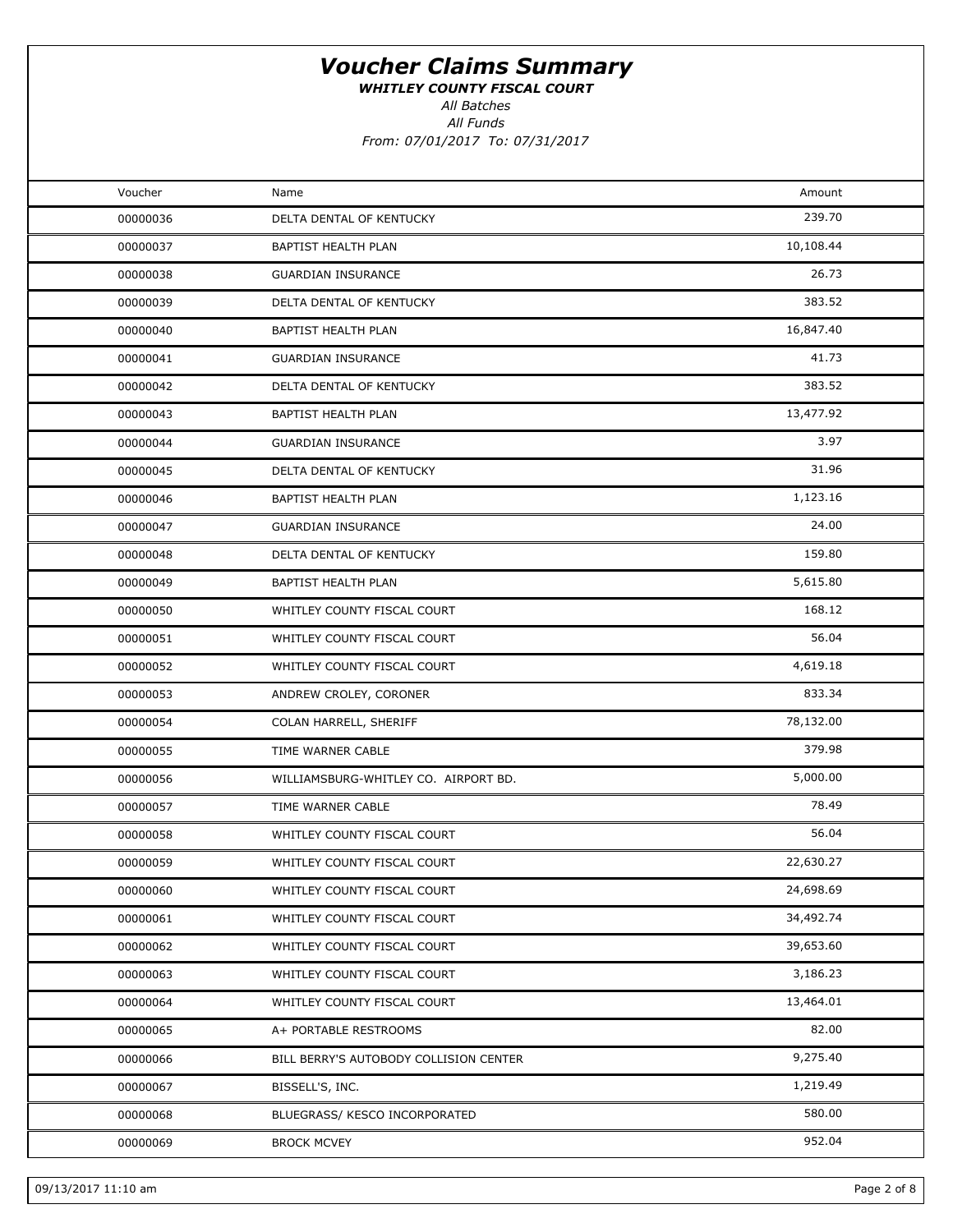WHITLEY COUNTY FISCAL COURT

All Batches

All Funds From: 07/01/2017 To: 07/31/2017

| Voucher<br>Amount<br>Name<br>378.68<br>00000070<br><b>CATHY SNYDER</b><br>180.41<br>00000071<br>COLAN HARRELL, SHERIFF<br>75.00<br><b>COMPUTER CLINC</b><br>00000072<br>215.00<br>00000073<br>CONTINENTAL RESEARCH CORP<br>7,080.00<br>00000074<br>CUMBERLAND VALLEY A D D<br>75.00<br>00000075<br>DAIRY QUEEN GRILL & CHILL<br>48.00<br><b>DANNY MOSES</b><br>00000076<br>581.36<br>00000077<br>D C ELEVATOR COMPANY, INC.<br>746.78<br>00000078<br>ELLISON'S SANITARY SUPPLY CO., INC.<br>30.00<br>00000079<br>EMCON HOME GUARD, INC.<br>1,298.26<br>00000080<br><b>ENERGY INSURANCE</b><br>12.47<br>00000081<br>EVELYN MCCULLAH<br>263.34<br>00000082<br>EVERBANK COMMERICAL FINANCE INC<br>495.00<br>00000083<br>EZ COUNTRY<br>953.13<br><b>FLEETONE</b><br>00000084<br>110.00<br>00000085<br>G & E DRIVE-IN<br>73.45<br>00000086<br><b>HARDEE'S</b><br>23.40<br>00000087<br>HIGHBRIDGE SPRING WATER CO, INC.<br>96.55<br>00000088<br>HINKLE PRINTING, INC.<br>500.00<br>00000089<br><b>HOUSE OF REFUGE</b><br>19.47<br>JOHNNY WHEELS OF WILLIAMSBURG, INC<br>00000090<br>1,100.00<br>00000091<br>KY ASSOCIATION OF COUNTIES<br>21,539.52<br>00000092<br>K A C O ALL LINES FUND<br>5,026.39<br>00000093<br>KACO WORKERS COMPENSATION FUND<br>100.00<br>00000094<br><b>KACTFO</b><br>1,000.00<br>KAY SCHWARTZ, COUNTY CLERK<br>00000095<br>100.00<br>00000096<br>KY. EMERGENCY MANAGEMENT ASSOC<br>550.00<br>00000097<br>KENTUCKY STATE TREASURER<br>4,455.00<br>00000098<br>KENTUCKY STATE TREASURER<br>1,225.00<br>00000099<br>KY LOCAL ISSSUES CONFERENCE<br>1,045.00<br>00000100<br>LAUREL TERMITE CONTROL<br>175.48<br>00000101<br>LON "CHUCK" HEAD<br>1,372.00<br>00000102<br><b>NEWS JOURNAL</b><br>10,800.00<br>PEERCY & GRAY, PSC<br>00000103 |  |  |
|-----------------------------------------------------------------------------------------------------------------------------------------------------------------------------------------------------------------------------------------------------------------------------------------------------------------------------------------------------------------------------------------------------------------------------------------------------------------------------------------------------------------------------------------------------------------------------------------------------------------------------------------------------------------------------------------------------------------------------------------------------------------------------------------------------------------------------------------------------------------------------------------------------------------------------------------------------------------------------------------------------------------------------------------------------------------------------------------------------------------------------------------------------------------------------------------------------------------------------------------------------------------------------------------------------------------------------------------------------------------------------------------------------------------------------------------------------------------------------------------------------------------------------------------------------------------------------------------------------------------------------------------------------------------------------------------------------------------------------------------------------------|--|--|
|                                                                                                                                                                                                                                                                                                                                                                                                                                                                                                                                                                                                                                                                                                                                                                                                                                                                                                                                                                                                                                                                                                                                                                                                                                                                                                                                                                                                                                                                                                                                                                                                                                                                                                                                                           |  |  |
|                                                                                                                                                                                                                                                                                                                                                                                                                                                                                                                                                                                                                                                                                                                                                                                                                                                                                                                                                                                                                                                                                                                                                                                                                                                                                                                                                                                                                                                                                                                                                                                                                                                                                                                                                           |  |  |
|                                                                                                                                                                                                                                                                                                                                                                                                                                                                                                                                                                                                                                                                                                                                                                                                                                                                                                                                                                                                                                                                                                                                                                                                                                                                                                                                                                                                                                                                                                                                                                                                                                                                                                                                                           |  |  |
|                                                                                                                                                                                                                                                                                                                                                                                                                                                                                                                                                                                                                                                                                                                                                                                                                                                                                                                                                                                                                                                                                                                                                                                                                                                                                                                                                                                                                                                                                                                                                                                                                                                                                                                                                           |  |  |
|                                                                                                                                                                                                                                                                                                                                                                                                                                                                                                                                                                                                                                                                                                                                                                                                                                                                                                                                                                                                                                                                                                                                                                                                                                                                                                                                                                                                                                                                                                                                                                                                                                                                                                                                                           |  |  |
|                                                                                                                                                                                                                                                                                                                                                                                                                                                                                                                                                                                                                                                                                                                                                                                                                                                                                                                                                                                                                                                                                                                                                                                                                                                                                                                                                                                                                                                                                                                                                                                                                                                                                                                                                           |  |  |
|                                                                                                                                                                                                                                                                                                                                                                                                                                                                                                                                                                                                                                                                                                                                                                                                                                                                                                                                                                                                                                                                                                                                                                                                                                                                                                                                                                                                                                                                                                                                                                                                                                                                                                                                                           |  |  |
|                                                                                                                                                                                                                                                                                                                                                                                                                                                                                                                                                                                                                                                                                                                                                                                                                                                                                                                                                                                                                                                                                                                                                                                                                                                                                                                                                                                                                                                                                                                                                                                                                                                                                                                                                           |  |  |
|                                                                                                                                                                                                                                                                                                                                                                                                                                                                                                                                                                                                                                                                                                                                                                                                                                                                                                                                                                                                                                                                                                                                                                                                                                                                                                                                                                                                                                                                                                                                                                                                                                                                                                                                                           |  |  |
|                                                                                                                                                                                                                                                                                                                                                                                                                                                                                                                                                                                                                                                                                                                                                                                                                                                                                                                                                                                                                                                                                                                                                                                                                                                                                                                                                                                                                                                                                                                                                                                                                                                                                                                                                           |  |  |
|                                                                                                                                                                                                                                                                                                                                                                                                                                                                                                                                                                                                                                                                                                                                                                                                                                                                                                                                                                                                                                                                                                                                                                                                                                                                                                                                                                                                                                                                                                                                                                                                                                                                                                                                                           |  |  |
|                                                                                                                                                                                                                                                                                                                                                                                                                                                                                                                                                                                                                                                                                                                                                                                                                                                                                                                                                                                                                                                                                                                                                                                                                                                                                                                                                                                                                                                                                                                                                                                                                                                                                                                                                           |  |  |
|                                                                                                                                                                                                                                                                                                                                                                                                                                                                                                                                                                                                                                                                                                                                                                                                                                                                                                                                                                                                                                                                                                                                                                                                                                                                                                                                                                                                                                                                                                                                                                                                                                                                                                                                                           |  |  |
|                                                                                                                                                                                                                                                                                                                                                                                                                                                                                                                                                                                                                                                                                                                                                                                                                                                                                                                                                                                                                                                                                                                                                                                                                                                                                                                                                                                                                                                                                                                                                                                                                                                                                                                                                           |  |  |
|                                                                                                                                                                                                                                                                                                                                                                                                                                                                                                                                                                                                                                                                                                                                                                                                                                                                                                                                                                                                                                                                                                                                                                                                                                                                                                                                                                                                                                                                                                                                                                                                                                                                                                                                                           |  |  |
|                                                                                                                                                                                                                                                                                                                                                                                                                                                                                                                                                                                                                                                                                                                                                                                                                                                                                                                                                                                                                                                                                                                                                                                                                                                                                                                                                                                                                                                                                                                                                                                                                                                                                                                                                           |  |  |
|                                                                                                                                                                                                                                                                                                                                                                                                                                                                                                                                                                                                                                                                                                                                                                                                                                                                                                                                                                                                                                                                                                                                                                                                                                                                                                                                                                                                                                                                                                                                                                                                                                                                                                                                                           |  |  |
|                                                                                                                                                                                                                                                                                                                                                                                                                                                                                                                                                                                                                                                                                                                                                                                                                                                                                                                                                                                                                                                                                                                                                                                                                                                                                                                                                                                                                                                                                                                                                                                                                                                                                                                                                           |  |  |
|                                                                                                                                                                                                                                                                                                                                                                                                                                                                                                                                                                                                                                                                                                                                                                                                                                                                                                                                                                                                                                                                                                                                                                                                                                                                                                                                                                                                                                                                                                                                                                                                                                                                                                                                                           |  |  |
|                                                                                                                                                                                                                                                                                                                                                                                                                                                                                                                                                                                                                                                                                                                                                                                                                                                                                                                                                                                                                                                                                                                                                                                                                                                                                                                                                                                                                                                                                                                                                                                                                                                                                                                                                           |  |  |
|                                                                                                                                                                                                                                                                                                                                                                                                                                                                                                                                                                                                                                                                                                                                                                                                                                                                                                                                                                                                                                                                                                                                                                                                                                                                                                                                                                                                                                                                                                                                                                                                                                                                                                                                                           |  |  |
|                                                                                                                                                                                                                                                                                                                                                                                                                                                                                                                                                                                                                                                                                                                                                                                                                                                                                                                                                                                                                                                                                                                                                                                                                                                                                                                                                                                                                                                                                                                                                                                                                                                                                                                                                           |  |  |
|                                                                                                                                                                                                                                                                                                                                                                                                                                                                                                                                                                                                                                                                                                                                                                                                                                                                                                                                                                                                                                                                                                                                                                                                                                                                                                                                                                                                                                                                                                                                                                                                                                                                                                                                                           |  |  |
|                                                                                                                                                                                                                                                                                                                                                                                                                                                                                                                                                                                                                                                                                                                                                                                                                                                                                                                                                                                                                                                                                                                                                                                                                                                                                                                                                                                                                                                                                                                                                                                                                                                                                                                                                           |  |  |
|                                                                                                                                                                                                                                                                                                                                                                                                                                                                                                                                                                                                                                                                                                                                                                                                                                                                                                                                                                                                                                                                                                                                                                                                                                                                                                                                                                                                                                                                                                                                                                                                                                                                                                                                                           |  |  |
|                                                                                                                                                                                                                                                                                                                                                                                                                                                                                                                                                                                                                                                                                                                                                                                                                                                                                                                                                                                                                                                                                                                                                                                                                                                                                                                                                                                                                                                                                                                                                                                                                                                                                                                                                           |  |  |
|                                                                                                                                                                                                                                                                                                                                                                                                                                                                                                                                                                                                                                                                                                                                                                                                                                                                                                                                                                                                                                                                                                                                                                                                                                                                                                                                                                                                                                                                                                                                                                                                                                                                                                                                                           |  |  |
|                                                                                                                                                                                                                                                                                                                                                                                                                                                                                                                                                                                                                                                                                                                                                                                                                                                                                                                                                                                                                                                                                                                                                                                                                                                                                                                                                                                                                                                                                                                                                                                                                                                                                                                                                           |  |  |
|                                                                                                                                                                                                                                                                                                                                                                                                                                                                                                                                                                                                                                                                                                                                                                                                                                                                                                                                                                                                                                                                                                                                                                                                                                                                                                                                                                                                                                                                                                                                                                                                                                                                                                                                                           |  |  |
|                                                                                                                                                                                                                                                                                                                                                                                                                                                                                                                                                                                                                                                                                                                                                                                                                                                                                                                                                                                                                                                                                                                                                                                                                                                                                                                                                                                                                                                                                                                                                                                                                                                                                                                                                           |  |  |
|                                                                                                                                                                                                                                                                                                                                                                                                                                                                                                                                                                                                                                                                                                                                                                                                                                                                                                                                                                                                                                                                                                                                                                                                                                                                                                                                                                                                                                                                                                                                                                                                                                                                                                                                                           |  |  |
|                                                                                                                                                                                                                                                                                                                                                                                                                                                                                                                                                                                                                                                                                                                                                                                                                                                                                                                                                                                                                                                                                                                                                                                                                                                                                                                                                                                                                                                                                                                                                                                                                                                                                                                                                           |  |  |
|                                                                                                                                                                                                                                                                                                                                                                                                                                                                                                                                                                                                                                                                                                                                                                                                                                                                                                                                                                                                                                                                                                                                                                                                                                                                                                                                                                                                                                                                                                                                                                                                                                                                                                                                                           |  |  |
|                                                                                                                                                                                                                                                                                                                                                                                                                                                                                                                                                                                                                                                                                                                                                                                                                                                                                                                                                                                                                                                                                                                                                                                                                                                                                                                                                                                                                                                                                                                                                                                                                                                                                                                                                           |  |  |
|                                                                                                                                                                                                                                                                                                                                                                                                                                                                                                                                                                                                                                                                                                                                                                                                                                                                                                                                                                                                                                                                                                                                                                                                                                                                                                                                                                                                                                                                                                                                                                                                                                                                                                                                                           |  |  |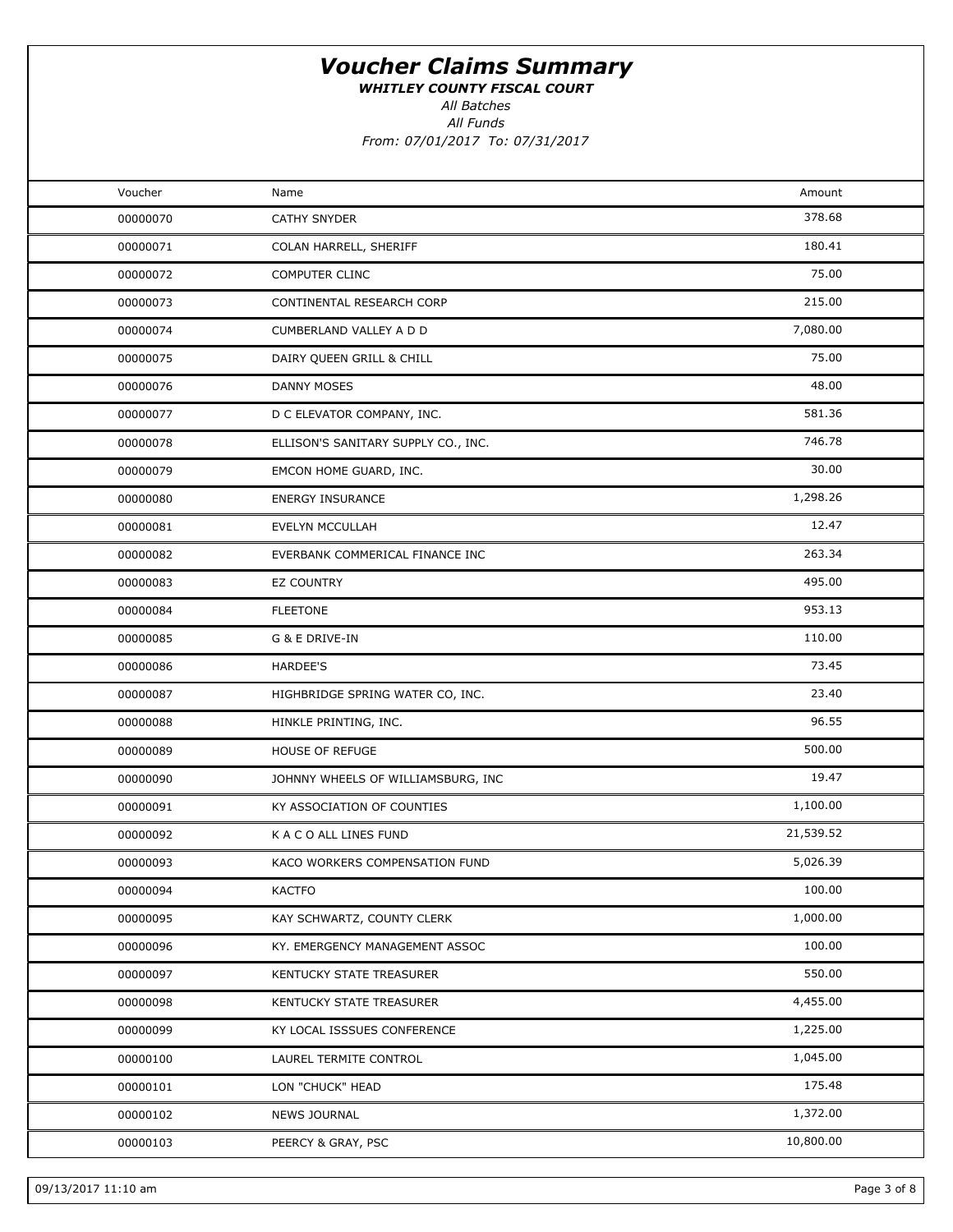WHITLEY COUNTY FISCAL COURT

All Batches

All Funds

| Voucher<br>Amount<br>Name<br>5,693.36<br>00000104<br>POFF CARTING SERVICE<br>127.45<br>00000105<br>PRECISION DUPLICATING SOLUTIONS INC<br>100.00<br>00000106<br>PREFERRED LAB SERVICE<br>1,902.30<br>00000107<br>QUALITY CARE AUTO SERVICE<br>772.80<br>00000108<br>QUILL CORPORATION<br>34.45<br>00000109<br><b>STACEY RAINS</b><br>75.00<br>00000110<br><b>SWACK</b><br>100.00<br><b>TEKS WORK</b><br>00000111<br>3,265.29<br>00000112<br>THE GALT HOUSE<br>500.00<br>00000113<br>UC WOMENS BBALL-JV<br>500.00<br>00000114<br>UC WOMENS VARSITY BBALL<br>1,307.97<br>00000115<br>W D BRYANT & SONS INC.<br>375.28<br>00000116<br>XEROX CORPORATION<br>1,046.56<br>00000117<br>ARAMARK UNIFROM SERVICES<br>76.00<br>00000118<br>BISSELL'S, INC.<br>2,190.70<br>00000119<br>CANADA AUTO PARTS<br>539.08<br>00000120<br>CHAMBERS AMERICAN PRODUCTS INC.<br>75.00<br>00000121<br>COMPUTER CLINC<br>3,196.19<br>00000122<br>DON FRANKLIN FORD<br>805.01<br>00000123<br><b>FLEETONE</b><br>1,388.42<br>00000124<br>G & C SUPPLY CO. INC.<br>52.75<br>00000125<br>HIGHBRIDGE SPRING WATER CO, INC.<br>12,106.56<br>00000126<br>HINKLE CONTRACTING COMPANY LLC<br>84.65<br>00000127<br><b>HOLSTON GASES</b><br>2,546.10<br>00000128<br>JAMES JONES EXCAVATING<br>99.95<br>JOHNNY WHEELS OF WILLIAMSBURG, INC<br>00000129<br>4,147.15<br>00000130<br>K A C O ALL LINES FUND<br>6,168.68<br>00000131<br>KACO WORKERS COMPENSATION FUND<br>70.89<br>00000132<br>LON "CHUCK" HEAD<br>2,384.10<br>00000133<br>LYKINS OIL COMPANY<br>563.84<br>00000134<br>OWENS AUTO PARTS<br>450.00<br>00000135<br>PREFERRED LAB SERVICE<br>3,502.88<br>00000136<br>W D BRYANT & SONS INC. |  |  |
|------------------------------------------------------------------------------------------------------------------------------------------------------------------------------------------------------------------------------------------------------------------------------------------------------------------------------------------------------------------------------------------------------------------------------------------------------------------------------------------------------------------------------------------------------------------------------------------------------------------------------------------------------------------------------------------------------------------------------------------------------------------------------------------------------------------------------------------------------------------------------------------------------------------------------------------------------------------------------------------------------------------------------------------------------------------------------------------------------------------------------------------------------------------------------------------------------------------------------------------------------------------------------------------------------------------------------------------------------------------------------------------------------------------------------------------------------------------------------------------------------------------------------------------------------------------------------------------------------------------------------------------------------------------|--|--|
|                                                                                                                                                                                                                                                                                                                                                                                                                                                                                                                                                                                                                                                                                                                                                                                                                                                                                                                                                                                                                                                                                                                                                                                                                                                                                                                                                                                                                                                                                                                                                                                                                                                                  |  |  |
|                                                                                                                                                                                                                                                                                                                                                                                                                                                                                                                                                                                                                                                                                                                                                                                                                                                                                                                                                                                                                                                                                                                                                                                                                                                                                                                                                                                                                                                                                                                                                                                                                                                                  |  |  |
|                                                                                                                                                                                                                                                                                                                                                                                                                                                                                                                                                                                                                                                                                                                                                                                                                                                                                                                                                                                                                                                                                                                                                                                                                                                                                                                                                                                                                                                                                                                                                                                                                                                                  |  |  |
|                                                                                                                                                                                                                                                                                                                                                                                                                                                                                                                                                                                                                                                                                                                                                                                                                                                                                                                                                                                                                                                                                                                                                                                                                                                                                                                                                                                                                                                                                                                                                                                                                                                                  |  |  |
|                                                                                                                                                                                                                                                                                                                                                                                                                                                                                                                                                                                                                                                                                                                                                                                                                                                                                                                                                                                                                                                                                                                                                                                                                                                                                                                                                                                                                                                                                                                                                                                                                                                                  |  |  |
|                                                                                                                                                                                                                                                                                                                                                                                                                                                                                                                                                                                                                                                                                                                                                                                                                                                                                                                                                                                                                                                                                                                                                                                                                                                                                                                                                                                                                                                                                                                                                                                                                                                                  |  |  |
|                                                                                                                                                                                                                                                                                                                                                                                                                                                                                                                                                                                                                                                                                                                                                                                                                                                                                                                                                                                                                                                                                                                                                                                                                                                                                                                                                                                                                                                                                                                                                                                                                                                                  |  |  |
|                                                                                                                                                                                                                                                                                                                                                                                                                                                                                                                                                                                                                                                                                                                                                                                                                                                                                                                                                                                                                                                                                                                                                                                                                                                                                                                                                                                                                                                                                                                                                                                                                                                                  |  |  |
|                                                                                                                                                                                                                                                                                                                                                                                                                                                                                                                                                                                                                                                                                                                                                                                                                                                                                                                                                                                                                                                                                                                                                                                                                                                                                                                                                                                                                                                                                                                                                                                                                                                                  |  |  |
|                                                                                                                                                                                                                                                                                                                                                                                                                                                                                                                                                                                                                                                                                                                                                                                                                                                                                                                                                                                                                                                                                                                                                                                                                                                                                                                                                                                                                                                                                                                                                                                                                                                                  |  |  |
|                                                                                                                                                                                                                                                                                                                                                                                                                                                                                                                                                                                                                                                                                                                                                                                                                                                                                                                                                                                                                                                                                                                                                                                                                                                                                                                                                                                                                                                                                                                                                                                                                                                                  |  |  |
|                                                                                                                                                                                                                                                                                                                                                                                                                                                                                                                                                                                                                                                                                                                                                                                                                                                                                                                                                                                                                                                                                                                                                                                                                                                                                                                                                                                                                                                                                                                                                                                                                                                                  |  |  |
|                                                                                                                                                                                                                                                                                                                                                                                                                                                                                                                                                                                                                                                                                                                                                                                                                                                                                                                                                                                                                                                                                                                                                                                                                                                                                                                                                                                                                                                                                                                                                                                                                                                                  |  |  |
|                                                                                                                                                                                                                                                                                                                                                                                                                                                                                                                                                                                                                                                                                                                                                                                                                                                                                                                                                                                                                                                                                                                                                                                                                                                                                                                                                                                                                                                                                                                                                                                                                                                                  |  |  |
|                                                                                                                                                                                                                                                                                                                                                                                                                                                                                                                                                                                                                                                                                                                                                                                                                                                                                                                                                                                                                                                                                                                                                                                                                                                                                                                                                                                                                                                                                                                                                                                                                                                                  |  |  |
|                                                                                                                                                                                                                                                                                                                                                                                                                                                                                                                                                                                                                                                                                                                                                                                                                                                                                                                                                                                                                                                                                                                                                                                                                                                                                                                                                                                                                                                                                                                                                                                                                                                                  |  |  |
|                                                                                                                                                                                                                                                                                                                                                                                                                                                                                                                                                                                                                                                                                                                                                                                                                                                                                                                                                                                                                                                                                                                                                                                                                                                                                                                                                                                                                                                                                                                                                                                                                                                                  |  |  |
|                                                                                                                                                                                                                                                                                                                                                                                                                                                                                                                                                                                                                                                                                                                                                                                                                                                                                                                                                                                                                                                                                                                                                                                                                                                                                                                                                                                                                                                                                                                                                                                                                                                                  |  |  |
|                                                                                                                                                                                                                                                                                                                                                                                                                                                                                                                                                                                                                                                                                                                                                                                                                                                                                                                                                                                                                                                                                                                                                                                                                                                                                                                                                                                                                                                                                                                                                                                                                                                                  |  |  |
|                                                                                                                                                                                                                                                                                                                                                                                                                                                                                                                                                                                                                                                                                                                                                                                                                                                                                                                                                                                                                                                                                                                                                                                                                                                                                                                                                                                                                                                                                                                                                                                                                                                                  |  |  |
|                                                                                                                                                                                                                                                                                                                                                                                                                                                                                                                                                                                                                                                                                                                                                                                                                                                                                                                                                                                                                                                                                                                                                                                                                                                                                                                                                                                                                                                                                                                                                                                                                                                                  |  |  |
|                                                                                                                                                                                                                                                                                                                                                                                                                                                                                                                                                                                                                                                                                                                                                                                                                                                                                                                                                                                                                                                                                                                                                                                                                                                                                                                                                                                                                                                                                                                                                                                                                                                                  |  |  |
|                                                                                                                                                                                                                                                                                                                                                                                                                                                                                                                                                                                                                                                                                                                                                                                                                                                                                                                                                                                                                                                                                                                                                                                                                                                                                                                                                                                                                                                                                                                                                                                                                                                                  |  |  |
|                                                                                                                                                                                                                                                                                                                                                                                                                                                                                                                                                                                                                                                                                                                                                                                                                                                                                                                                                                                                                                                                                                                                                                                                                                                                                                                                                                                                                                                                                                                                                                                                                                                                  |  |  |
|                                                                                                                                                                                                                                                                                                                                                                                                                                                                                                                                                                                                                                                                                                                                                                                                                                                                                                                                                                                                                                                                                                                                                                                                                                                                                                                                                                                                                                                                                                                                                                                                                                                                  |  |  |
|                                                                                                                                                                                                                                                                                                                                                                                                                                                                                                                                                                                                                                                                                                                                                                                                                                                                                                                                                                                                                                                                                                                                                                                                                                                                                                                                                                                                                                                                                                                                                                                                                                                                  |  |  |
|                                                                                                                                                                                                                                                                                                                                                                                                                                                                                                                                                                                                                                                                                                                                                                                                                                                                                                                                                                                                                                                                                                                                                                                                                                                                                                                                                                                                                                                                                                                                                                                                                                                                  |  |  |
|                                                                                                                                                                                                                                                                                                                                                                                                                                                                                                                                                                                                                                                                                                                                                                                                                                                                                                                                                                                                                                                                                                                                                                                                                                                                                                                                                                                                                                                                                                                                                                                                                                                                  |  |  |
|                                                                                                                                                                                                                                                                                                                                                                                                                                                                                                                                                                                                                                                                                                                                                                                                                                                                                                                                                                                                                                                                                                                                                                                                                                                                                                                                                                                                                                                                                                                                                                                                                                                                  |  |  |
|                                                                                                                                                                                                                                                                                                                                                                                                                                                                                                                                                                                                                                                                                                                                                                                                                                                                                                                                                                                                                                                                                                                                                                                                                                                                                                                                                                                                                                                                                                                                                                                                                                                                  |  |  |
|                                                                                                                                                                                                                                                                                                                                                                                                                                                                                                                                                                                                                                                                                                                                                                                                                                                                                                                                                                                                                                                                                                                                                                                                                                                                                                                                                                                                                                                                                                                                                                                                                                                                  |  |  |
|                                                                                                                                                                                                                                                                                                                                                                                                                                                                                                                                                                                                                                                                                                                                                                                                                                                                                                                                                                                                                                                                                                                                                                                                                                                                                                                                                                                                                                                                                                                                                                                                                                                                  |  |  |
|                                                                                                                                                                                                                                                                                                                                                                                                                                                                                                                                                                                                                                                                                                                                                                                                                                                                                                                                                                                                                                                                                                                                                                                                                                                                                                                                                                                                                                                                                                                                                                                                                                                                  |  |  |
|                                                                                                                                                                                                                                                                                                                                                                                                                                                                                                                                                                                                                                                                                                                                                                                                                                                                                                                                                                                                                                                                                                                                                                                                                                                                                                                                                                                                                                                                                                                                                                                                                                                                  |  |  |
| 190.00<br>00000137<br>BISSELL'S, INC.                                                                                                                                                                                                                                                                                                                                                                                                                                                                                                                                                                                                                                                                                                                                                                                                                                                                                                                                                                                                                                                                                                                                                                                                                                                                                                                                                                                                                                                                                                                                                                                                                            |  |  |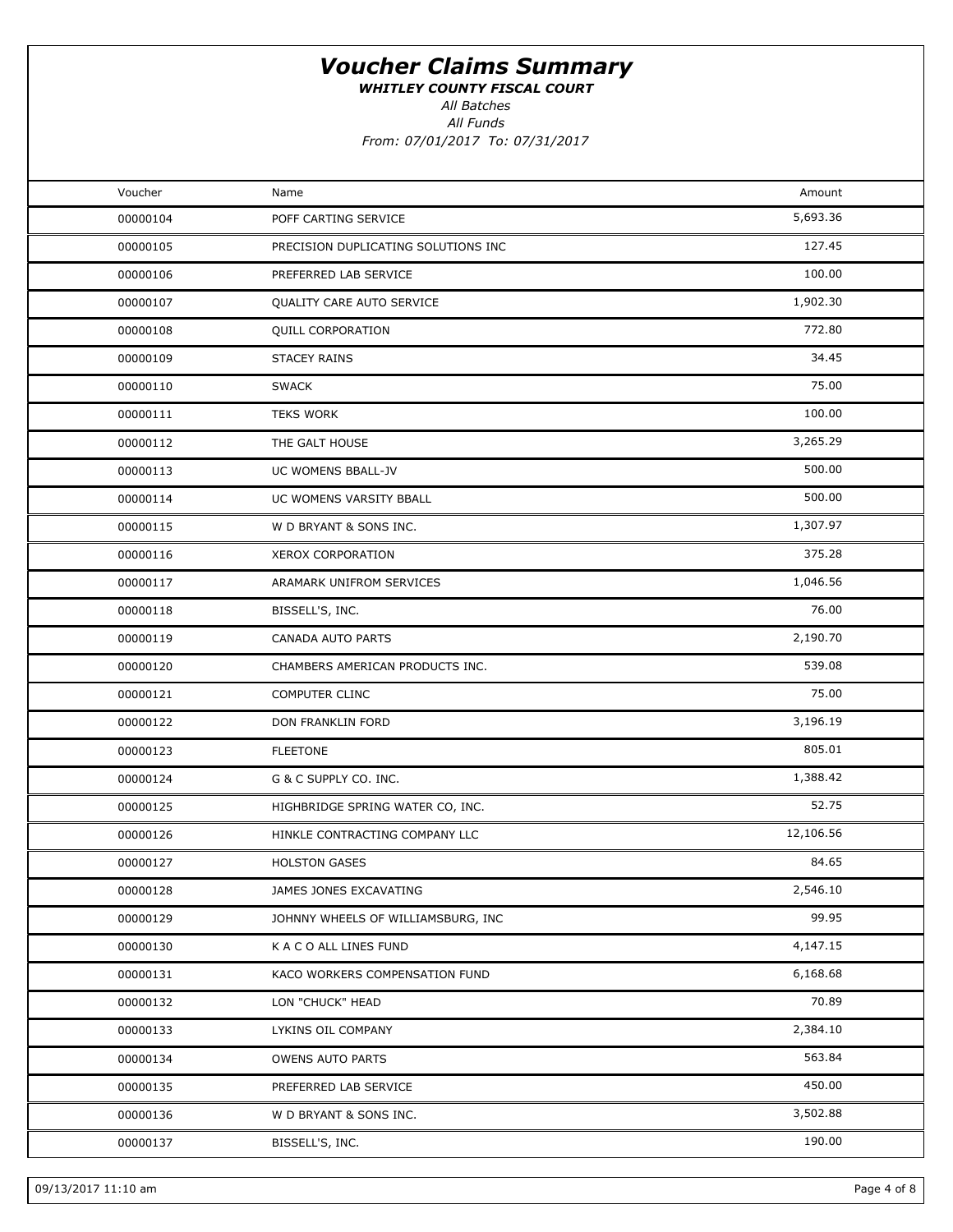WHITLEY COUNTY FISCAL COURT

All Batches

All Funds

| Voucher  | Name                                 | Amount    |  |
|----------|--------------------------------------|-----------|--|
| 00000138 | HIGHBRIDGE SPRING WATER CO, INC.     | 10.50     |  |
| 00000139 | K A C O ALL LINES FUND               | 3,990.83  |  |
| 00000140 | KACO WORKERS COMPENSATION FUND       | 996.77    |  |
| 00000141 | KOLA                                 | 450.00    |  |
| 00000143 | WHITLEY COUNTY TOURISM BOARD         | 5,825.96  |  |
| 00000144 | <b>COMPUTER CLINC</b>                | 125.00    |  |
| 00000145 | ELLISON'S SANITARY SUPPLY CO., INC.  | 331.55    |  |
| 00000146 | EVERBANK COMMERICAL FINANCE INC      | 55.83     |  |
| 00000147 | <b>FLEETONE</b>                      | 131.59    |  |
| 00000148 | HIGHBRIDGE SPRING WATER CO, INC.     | 42.75     |  |
| 00000149 | K A C O ALL LINES FUND               | 797.20    |  |
| 00000150 | KACO WORKERS COMPENSATION FUND       | 196.63    |  |
| 00000151 | KENTUCKY STATE TREASURER             | 232.00    |  |
| 00000152 | LAUREL TERMITE CONTROL               | 385.00    |  |
| 00000153 | LIDA J. POWERS                       | 668.31    |  |
| 00000154 | PRECISION DUPLICATING SOLUTIONS INC  | 54.47     |  |
| 00000155 | <b>QUILL CORPORATION</b>             | 379.96    |  |
| 00000156 | WILLIAMSBURG-WHITLEY CO. AIRPORT BD. | 1,000.00  |  |
| 00000157 | BISSELL'S, INC.                      | 195.16    |  |
| 00000158 | AT&T                                 | 455.67    |  |
| 00000159 | DELTA NATURAL GAS CO., INC.          | 174.72    |  |
| 00000160 | DAV                                  | 221.96    |  |
| 00000161 | WHITLEY COUNTY FISCAL COURT          | 1,720.58  |  |
| 00000162 | AT & T ONENET SERVICE                | 212.30    |  |
| 00000163 | DELTA NATURAL GAS CO., INC.          | 37.41     |  |
| 00000164 | DELTA NATURAL GAS CO., INC.          | 1,654.00  |  |
| 00000165 | DELTA NATURAL GAS CO., INC.          | 50.55     |  |
| 00000166 | AT&T                                 | 275.14    |  |
| 00000167 | NI GOVERNMENT SERVICES, INC.         | 73.73     |  |
| 00000168 | WILLIAMSBURG-WHITLEY CO. AIRPORT BD. | 404.83    |  |
| 00000169 | RAMADA HOTLEL & CONFERENCE CENTER    | 295.94    |  |
| 00000170 | 911 BILLING SERVICE                  | 16,704.82 |  |
| 00000171 | ADAM WILSON                          | 25.00     |  |
| 00000172 | <b>BOLTON'S TOWING &amp; REPAIR</b>  | 1,183.00  |  |
|          |                                      |           |  |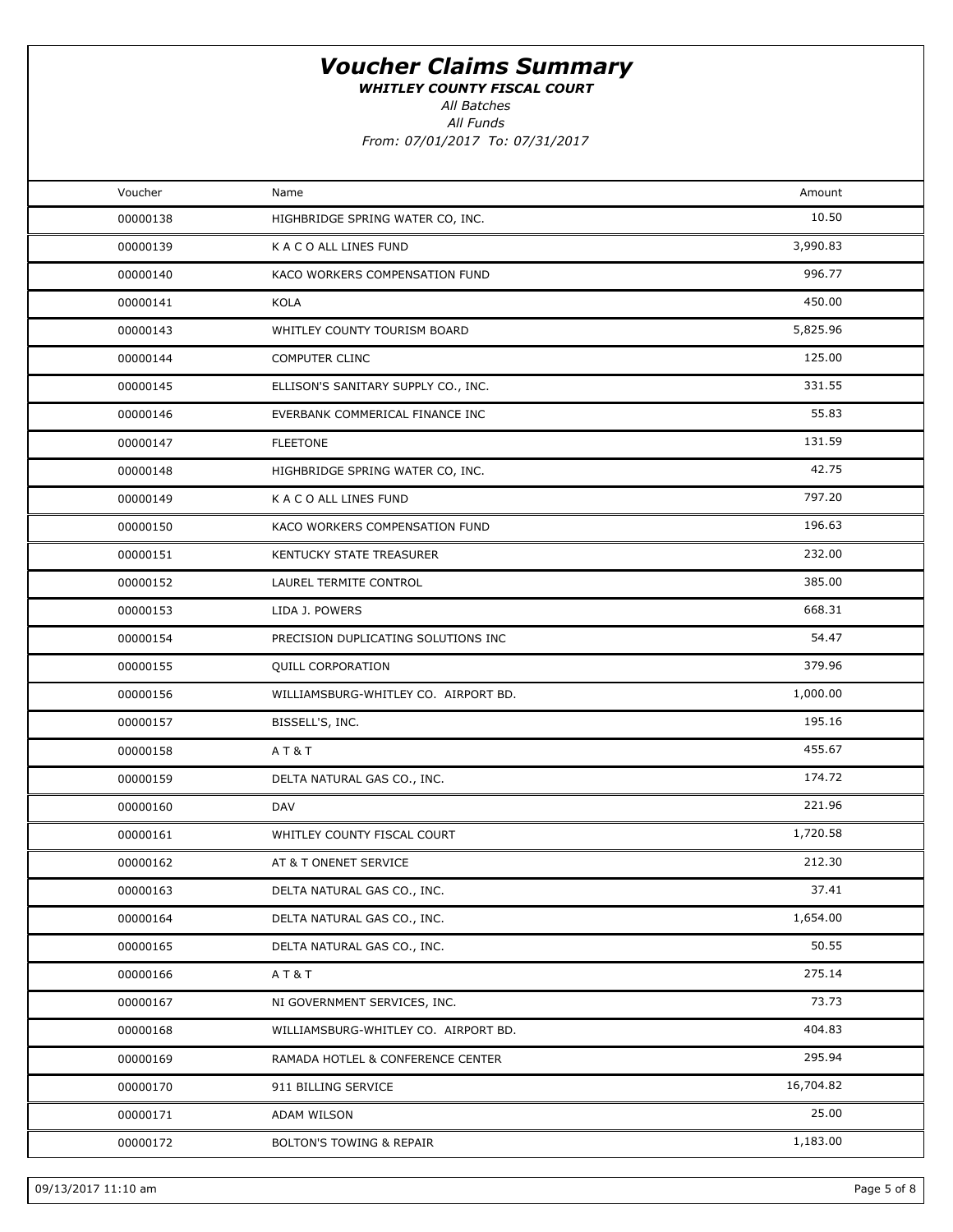WHITLEY COUNTY FISCAL COURT

All Batches

All Funds

| Voucher  | Name                                 | Amount    |  |
|----------|--------------------------------------|-----------|--|
| 00000173 | BOUND TREE MEDICAL, LLC              | 13,139.48 |  |
| 00000174 | <b>BRENDA MAYNARD</b>                | 67.41     |  |
| 00000175 | CANADA AUTO PARTS                    | 465.66    |  |
| 00000176 | CENTRAL AUTOMOTIVE SUPPLY INC.       | 167.51    |  |
| 00000177 | CINTAS FIRE PROTECTION               | 578.62    |  |
| 00000178 | EMERGENCY MEDICAL PRODUCTS, INC      | 2,461.37  |  |
| 00000179 | ENVIRONMENTAL WASTE SYSTEMS, LLC     | 350.00    |  |
| 00000180 | EVERBANK COMMERICAL FINANCE INC      | 55.82     |  |
| 00000181 | <b>FLEETONE</b>                      | 2,638.95  |  |
| 00000182 | HIGHBRIDGE SPRING WATER CO, INC.     | 23.90     |  |
| 00000183 | <b>HOLSTON GASES</b>                 | 2,287.56  |  |
| 00000184 | <b>JAMES NORRIS</b>                  | 72.22     |  |
| 00000185 | JOHNNY WHEELS OF WILLIAMSBURG, INC   | 1,510.60  |  |
| 00000186 | <b>JOSH CRAWFORD</b>                 | 2,830.00  |  |
| 00000187 | K A C O ALL LINES FUND               | 4,458.66  |  |
| 00000188 | KACO WORKERS COMPENSATION FUND       | 15,143.03 |  |
| 00000189 | KEN TEN ADVERTISING                  | 2,831.53  |  |
| 00000190 | LAUREL TERMITE CONTROL               | 850.00    |  |
| 00000191 | LYKINS OIL COMPANY                   | 2,701.54  |  |
| 00000192 | MINUTEMAN PRESS                      | 1,102.24  |  |
| 00000193 | <b>NORVEX SUPPLY</b>                 | 531.21    |  |
| 00000194 | PHYSIO CONTROL                       | 6,645.92  |  |
| 00000195 | PRECISION DUPLICATING SOLUTIONS INC  | 41.90     |  |
| 00000196 | PREFERRED LAB SERVICE                | 50.00     |  |
| 00000197 | SGT JOES                             | 322.00    |  |
| 00000198 | SHARA WITT                           | 29.30     |  |
| 00000199 | SHEREE REYNOLDS                      | 170.16    |  |
| 00000200 | TABITHA PFOUTZ                       | 73.77     |  |
| 00000201 | W D BRYANT & SONS INC.               | 32.05     |  |
| 00000202 | WILLIAMSBURG TRUCK & AUTO            | 3,812.28  |  |
| 00000203 | WILLIAMSBURG-WHITLEY CO. AIRPORT BD. | 800.00    |  |
| 00000204 | BISSELL'S, INC.                      | 65.58     |  |
| 00000205 | MOORE MEDICAL                        | 1,210.89  |  |
| 00000206 | <b>FLEETONE</b>                      | 2,225.18  |  |
|          |                                      |           |  |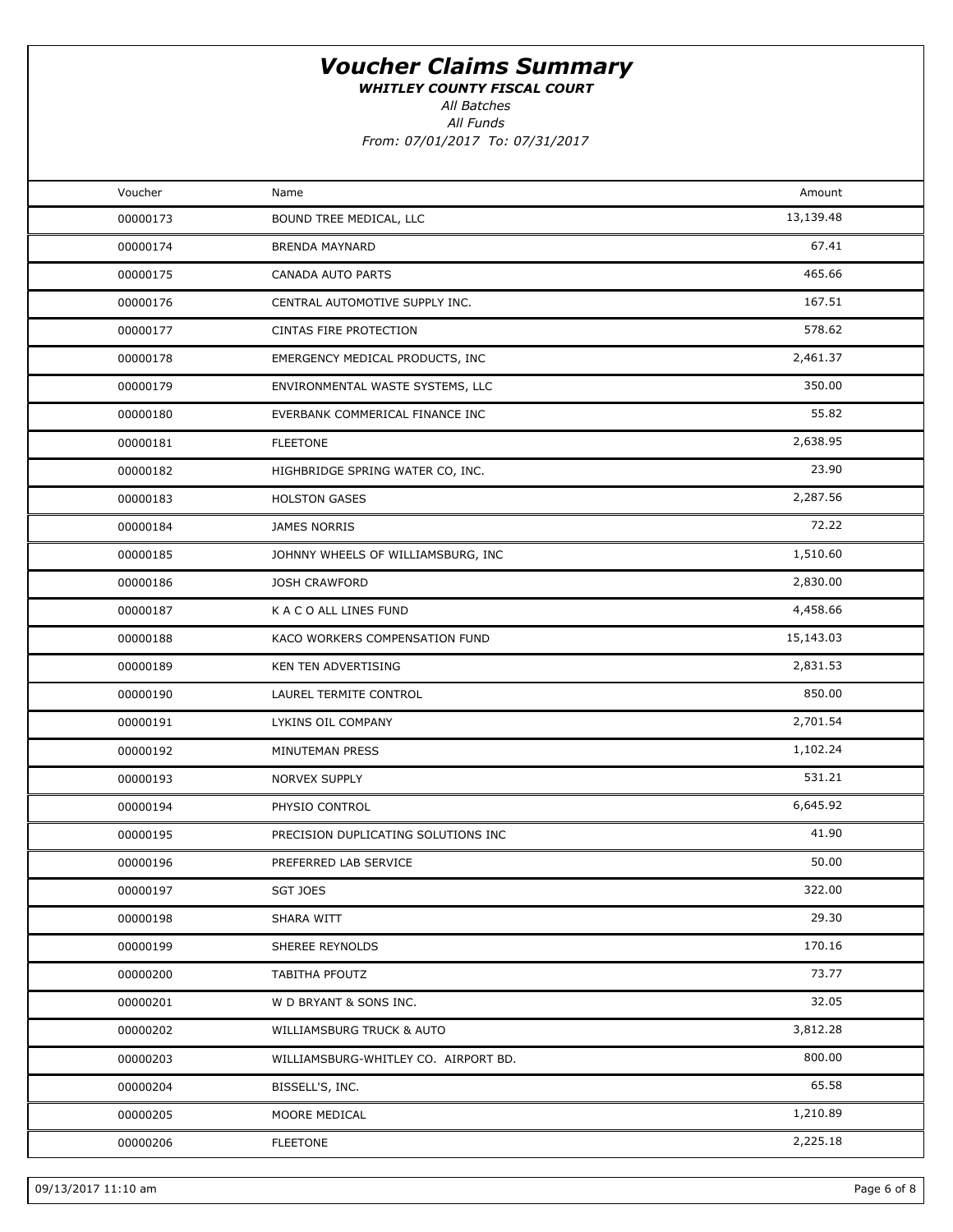WHITLEY COUNTY FISCAL COURT

All Funds All Batches

| Voucher  | Name                             | Amount    |  |
|----------|----------------------------------|-----------|--|
| 00000207 | <b>CITY OF WILLIAMSBURG</b>      | 5,906.01  |  |
| 00000208 | AMERICAN BUSINESS SYSTEMS        | 392.83    |  |
| 00000209 | <b>AVIZION GLASS</b>             | 232.76    |  |
| 00000210 | <b>BEST TERMITE &amp; PEST</b>   | 120.00    |  |
| 00000211 | BISSELL'S, INC.                  | 1,269.00  |  |
| 00000212 | <b>BRIAN LAWSON</b>              | 120.44    |  |
| 00000213 | <b>BUTCH'S MARKET</b>            | 154.78    |  |
| 00000214 | <b>CORBIN GARAGE DOORS</b>       | 1,320.50  |  |
| 00000215 | DAIRY QUEEN GRILL & CHILL        | 175.92    |  |
| 00000216 | <b>DANNY HOKE</b>                | 37.45     |  |
| 00000217 | DUGGERS SEPTIC CLEANING          | 200.00    |  |
| 00000218 | EMCON HOME GUARD, INC.           | 250.00    |  |
| 00000219 | G & E DRIVE-IN                   | 130.00    |  |
| 00000220 | GALLS, INC                       | 269.82    |  |
| 00000221 | HAZARD FIRE & SAFETY CO LLC      | 400.00    |  |
| 00000222 | <b>HARDEE'S</b>                  | 210.03    |  |
| 00000223 | HIGHBRIDGE SPRING WATER CO, INC. | 49.20     |  |
| 00000224 | HOMETOWN IGA #57                 | 383.95    |  |
| 00000225 | JACK ROADEN PLUMBING             | 400.00    |  |
| 00000226 | <b>JOSH KING</b>                 | 21.45     |  |
| 00000227 | K A C O ALL LINES FUND           | 13,139.49 |  |
| 00000228 | KACO WORKERS COMPENSATION FUND   | 3,579.65  |  |
| 00000229 | LAUREL COUNTY FISCAL COURT       | 825.00    |  |
| 00000230 | <b>NORVEX SUPPLY</b>             | 2,007.18  |  |
| 00000231 | PREFERRED LAB SERVICE            | 150.00    |  |
| 00000232 | QUALITY CARE AUTO SERVICE        | 1,671.93  |  |
| 00000233 | QUILL CORPORATION                | 265.87    |  |
| 00000234 | <b>SGT JOES</b>                  | 88.00     |  |
| 00000235 | SOUTHERN HEALTH PARTNERS         | 30,843.98 |  |
| 00000236 | <b>SULA BOWMAN</b>               | 10.00     |  |
| 00000237 | WENDY'S OF BOWLING GREEN, INC.   | 161.57    |  |
| 00000238 | WHITLEY COUNTY FISCAL COURT      | 24,155.93 |  |
| 00000239 | WHITLEY COUNTY FISCAL COURT      | 24,930.48 |  |
| 00000240 | WHITLEY COUNTY FISCAL COURT      | 21,078.45 |  |